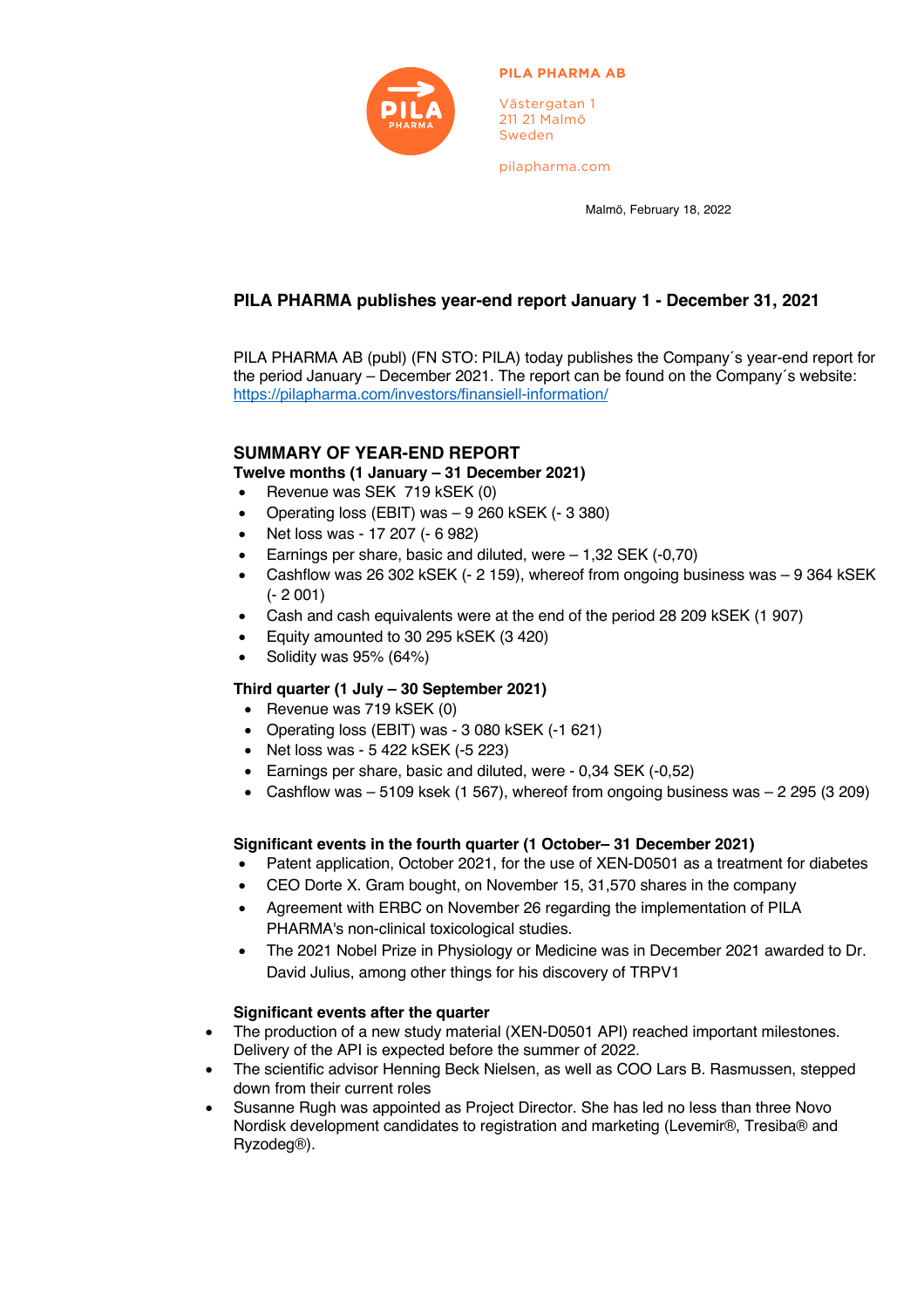

#### **CEO comments:**

" I am very pleased to see that our operational activities, that we started shortly after the IPO, are now starting to yield results and even very good results. A bit of inertia in the start-up has now been replaced by results that exceed my expectations in terms of quality and which in addition have given us invaluable information about the chemistry around XEN-D0501 synthesis, and how to produce our development candidate smarter, faster and cheaper. This means that we will not only get the API we need to realize the next step in our development plan, but also that we have already started working on the final product's production cost."

For more information:

Dorte X. Gram, VD SMS: +46 (0)73 903 6969 dxg@pilapharma.com

*This information is such information that PILA PHARMA AB is obliged to publish in accordance with the EU Market Abuse Regulation. The information was submitted for publication on February 18, 2022, at 08:00 CET.*